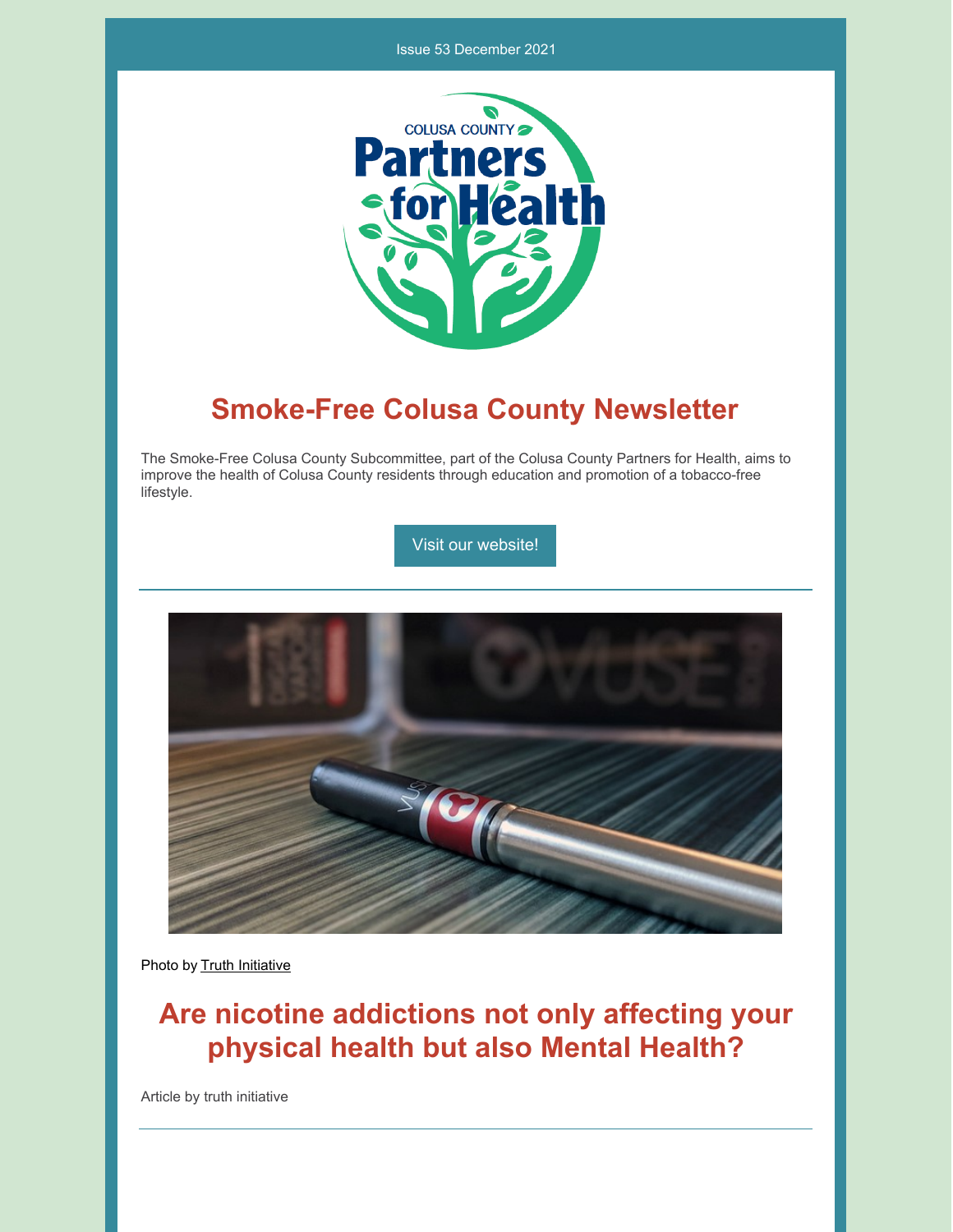## **INTRODUCTION TO DEPRESSION STICKS!!**

In its latest youth e-cigarette education effort, "It's Messing with Our Heads," truth created a fake vaping company called [Depression](http://depressionstick.com/) Stick! to expose nicotine's role as a contributor to the worsening youth mental health crisis.



Nicotine use and mental health are linked in many ways, according to a body of [peer-reviewed](https://www.ncbi.nlm.nih.gov/pmc/articles/PMC4600451/) research that highlights how nicotine can worsen anxiety symptoms and amplify feelings of [depression](https://www.ncbi.nlm.nih.gov/pmc/articles/PMC5510594/) and is gathered in a Truth Initiative [report](https://truthinitiative.org/sites/default/files/media/files/2021/09/Mental-Health-and-Nicotine-Report.pdf). Through a TikTok [takeover](https://www.tiktok.com/@MS4wLjABAAAA3GBklHVtmUK37flnjlL7J-epKkp_p3LYZqcQMLaNkSn_ROro7xOtxt_2iMqC4sGy/video/7008902222033603841?language=en&preview_pb=0&sec_user_id=MS4wLjABAAAAQn9eG6sQo1chQS7Ce5Jo5DXbAHaYJpZr3iIKYZhf2reibcKJjLGSW4o-zFwGqiD4&share_app_id=1233&share_link_id=bdf26ffa-72d3-4946-a3b4-9b5d8be24104×tamp=1632028694&u_code=dbia5f5bgg4h61&user_id=6811108613869011974&utm_campaign=client_share&utm_medium=android&utm_source=copy&source=h5_m&_r=1), pop up shops, influencer unboxings and a hidden-camera style advertisement following its VP of marketing as he tries to "sell depression," Depression Stick! underscores the mental health impact of real nicotine vape products like JUUL, Vuse, blu, Logic and NJOY, the leading e-cigarette brands popular among youth. As many vape brands do, enticing young people to try and use tobacco products, Depression Stick! boasts fruity flavors like Citrus Sadness and Disappoint-mint, drawing attention to how the youth vaping epidemic and youth mental health crisis are colliding.

"It's Messing with Our Heads" reveals important information about nicotine's impact on mental wellbeing, the tobacco industry's on-going attempts to distort public perception about the health effects of vaping products, the importance of quitting vaping and the urgent responsibility of the Food and Drug Administration (FDA) to fully regulate e-cigarette products to protect youth.

#### **Research shows vaping is an obstacle to mental health**

According to a recent [study](https://jamanetwork.com/journals/jamanetworkopen/fullarticle/2756260) published by the Journal of the American Medical Association (JAMA), the odds that a current e-cigarette user will receive a depression diagnosis are double those of people who have never vaped. The odds are even higher among current e-cigarette users who vape more frequently, compared to never users.

Another [study](https://pubmed.ncbi.nlm.nih.gov/28024859/) published by Preventive Medicine found that ninth graders who had never smoked or vaped before, but started to vape, reported more depressive symptoms a year later compared to ninth graders who had never smoked or vaped before and didn't start.

The prevalence of depression and anxiety symptoms has doubled among youth during the COVID-19 pandemic, an additional JAMA [study](https://truthinitiative.org/sites/default/files/media/files/2021/09/Mental-Health-and-Nicotine-Report.pdf) shows, and the National Youth [Tobacco](https://www.cdc.gov/mmwr/volumes/69/wr/mm6937e1.htm?s_cid=mm6937e1_w) Survey reports that 1 in 5 high school students vape and nearly 40% of the vaping high school student body vape frequently. It's evident that e-cigarettes pose a threat to the mental health of a generation.

## **What the tobacco industry isn't telling young people**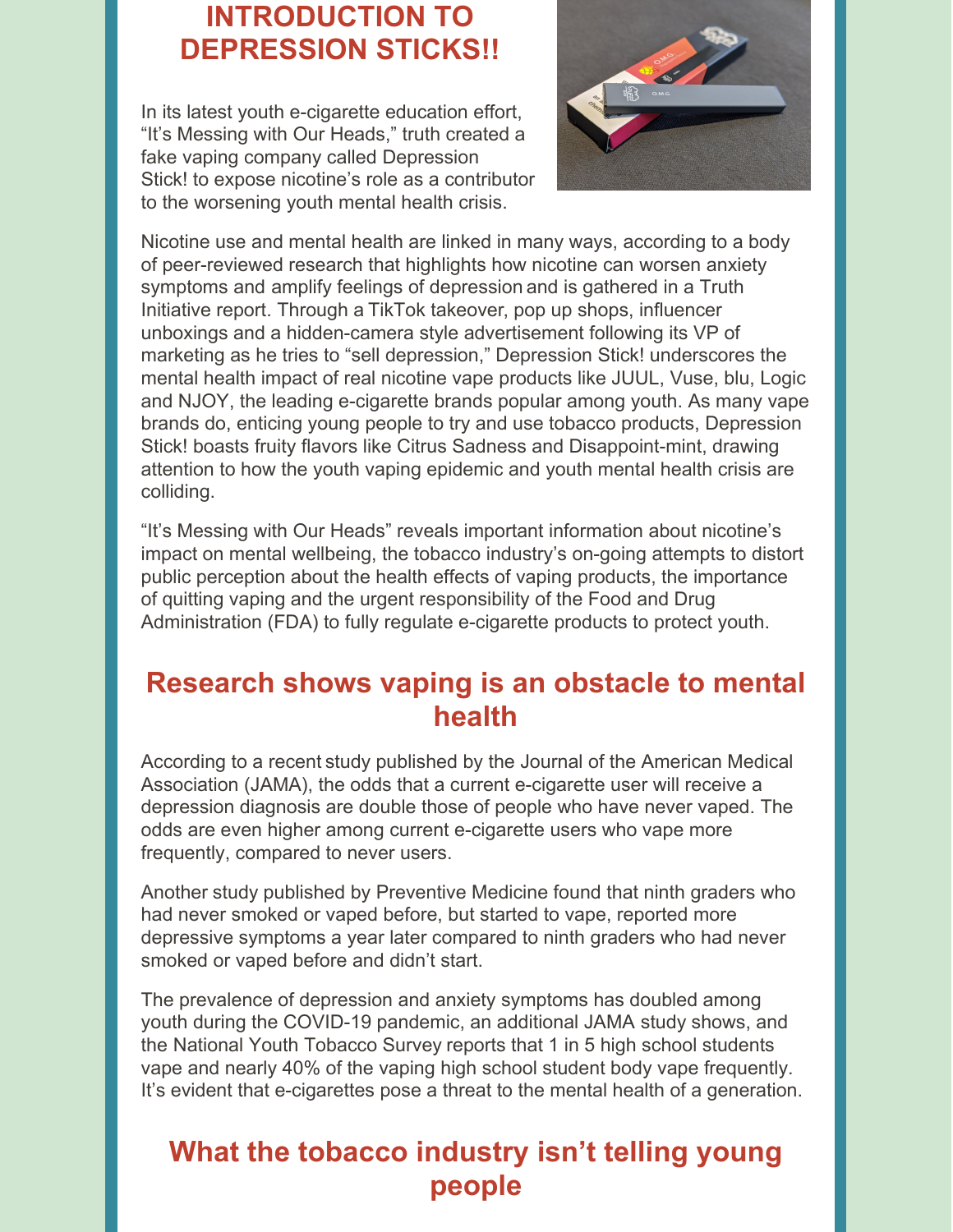But the tobacco industry is telling the public a different message. From an early Camel cigarette ad that depicts a relaxed smoker with the text, "It's a psychological fact, pleasure helps your disposition. For more pure pleasure – have a Camel," to a COVID-19-themed description of the e-cigarette brand Puff Bar as a way to "stay sane" and "the perfect escape from back-to-back zoom calls, parental texts, and WFH stress," the tobacco industry often depicts its products as stress relief. These marketing tactics compound a common misinterpretation of the effects of tobacco products as a stress reliever, a misconception that may be rooted in the cycle of nicotine withdrawal.

In Truth Initiative's [August](https://truthinitiative.org/research-resources/emerging-tobacco-products/colliding-crises-youth-mental-health-and-nicotine-use) 2021 survey, four in five young people who have used e-cigarettes (81%) did so as an attempt to lessen their stress, anxiety or depression. In the same survey, 56% of young people who frequently vape don't know that e-cigarettes can increase their anxiety and irritability.

"It was time for the tobacco industry to be exposed as a contributor to the mental health crisis to help end youth vaping," said Robin Koval, CEO and President of Truth Initiative. "In edgy truth fashion, Depression Stick! boldly highlights the marketing tactics Big Tobacco uses to lure young customers into life-long addiction and mess with their heads. The multi-platform campaign places the necessary spotlight on nicotine's role in potentially heightening symptoms of depression and anxiety to give young people the facts they deserve to make informed decisions to live their best and healthiest lives."

## **Quitting vaping benefits youth mental health in the long-term**

Evidence shows quitting vaping can lead to positive mental health outcomes. This Is [Quitting](https://truthinitiative.org/thisisquitting), the first-of-its-kind free and anonymous texting program from truth to help young people quit vaping, has become a resource for more than 370,000 young people seeking to break free from e-cigarette use. Compared to a control group in a recent clinical trial, This Is Quitting increased quit vaping rates by nearly 40%. According to Truth Initiative's [continuous](https://truthinitiative.org/research-resources/emerging-tobacco-products/colliding-crises-youth-mental-health-and-nicotine-use) tracking survey, 47% of young people who quit vaping feel more in control than when they were vaping, and 90% feel less stressed, anxious or depressed.

To access This Is Quitting and receive immediate help, young people can text "DITCHVAPE" to 88709. Parents of young people who vape can receive support at BecomeAnEx.org. Free mental health resources from partners of truth can also be found at [thetruth.com/article/mental-health-resources](http://thetruth.com/article/mental-health-resources).

## **To protect youth, FDA must regulate e-cigarette products**

"It's Messing with Our Heads" follows the FDA's delay of a [court-mandated](https://truthinitiative.org/press/press-release/fdas-delay-largest-e-cigarette-companies-applications-allows-top-brands-75) decision on the premarket tobacco product applications (PMTAs) of JUUL and other top e-cigarette brands that, together, are 75% of the vaping market. This summer, e-cigarette sales across the country rose to record highs, according to the CDC [Foundation](https://www.cdcfoundation.org/programs/monitoring-e-cigarette-use-among-youth). The FDA's inaction allows these products to stay on the market and continue to entice youth.

Before the fall return of many students to campuses nationwide, 70% of young